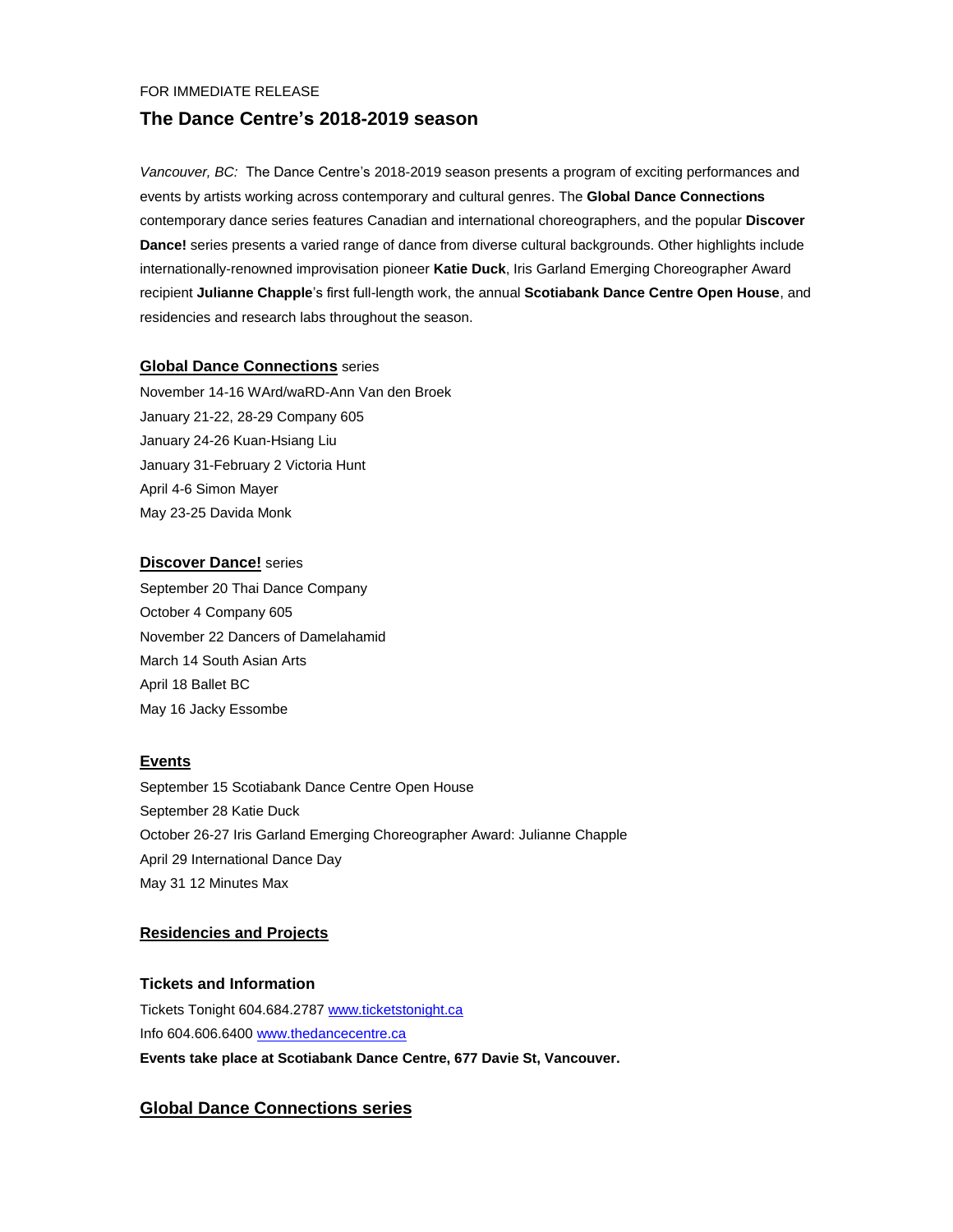#### **WArd/waRD-Ann Van den Broek:** *The Black Piece*

#### **Wednesday-Friday November 14-16, 8pm** Post-show talkback November 15

Elegant and seductive; reassuring and comforting; frightening and sinister. The many qualities of the colour black are examined in Dutch-Flemish choreographer Ann Van den Broek's thrillingly audacious *The Black Piece*. Five charismatic dancers and a camera operator lure the audience into the darkness for a sensory adventure filled with haunting sounds and images. The camera unveils what would otherwise remain unseen, conjuring up a shadowy film noir world punctuated by sudden bursts of frenzied movement. This startling, award-winning work by one of Europe's most provocative and original creators expertly taps into our deepest emotions.

---

#### **Company 605**: *New Work*

## **Monday-Tuesday January 21-22 & 28-29, 7pm** Post-show artist talkback January 22

Presented with PuSh International Performing Arts Festival

An electrifying force in Canadian dance, Company 605's trademark hyper-physical style highlights effort, tension, exertion and risk, capturing a fresh and exciting aesthetic. Choreographed by Artistic Directors Lisa Gelley and Josh Martin, this new collaboration is their first full-length ensemble work in three years. It explores concepts of looping and transformation, and how inevitable conflicts and inconsistencies lead to the emergence of something new. The dancers navigate a ceaseless flow of dynamic movement, in a sublime test of stamina, skill, and the human capacity to cope with change.

--

#### **Kuan-Hsiang Liu:** *Kids*

#### **Thursday-Saturday January 24-26, 8pm** Post-show artist talkback January 25

Presented with PuSh International Performing Arts Festival and TaiwanFest

Taiwanese choreographer and dancer Kuan-Hsiang Liu is an explosive new talent on the international dance scene, whose luminous works often have autobiographical roots. *Kids* is a tribute to his late mother: it draws on recordings of conversations between her and Liu during her last days, which touch on family memories, illusion and reality, and her impending passing. From this emerges an unorthodox and dazzling meditation on the eternal cycle of birth, life and death. Three virtuosic dancers veer from calm ritualistic movement to twisted, frantic physical extremes, yet this deliriously wild and undulating work is suffused with serenity and even joy. *Kids* celebrates the exuberance of life, in the face of death.

#### --

--

#### **Victoria Hunt:** *Copper Promises: Hinemihi Haka*

**Thursday-Saturday January 31-February 2, 8pm** Post-show artist talkback February 1

Presented with PuSh International Performing Arts Festival

Australian dance artist Victoria Hunt's spellbinding solo *Copper Promises* embodies the cultural and physical journey of Hinemihi – a female ancestor, but also a ceremonial meetinghouse connected with her own Maori cultural heritage: a carved ancestral house which was 'acquired' and transported to Britain after a devastating volcanic eruption in 1886. Hunt's mesmerizing stage presence and potent physicality, combined with stunning lighting, sound and visual effects, generate a work of fierce energy and emotional power. Hinemihi's story is interwoven with her own, tracing themes of reconnecting with family and culture, and learning from the land. *Copper Promises* creates a world of rupture, foreboding, resilience, and catharsis.

#### **Simon Mayer:** *Sons of Sissy*

**Thursday-Saturday April 4-6, 8pm** Post-show artist talkback April 5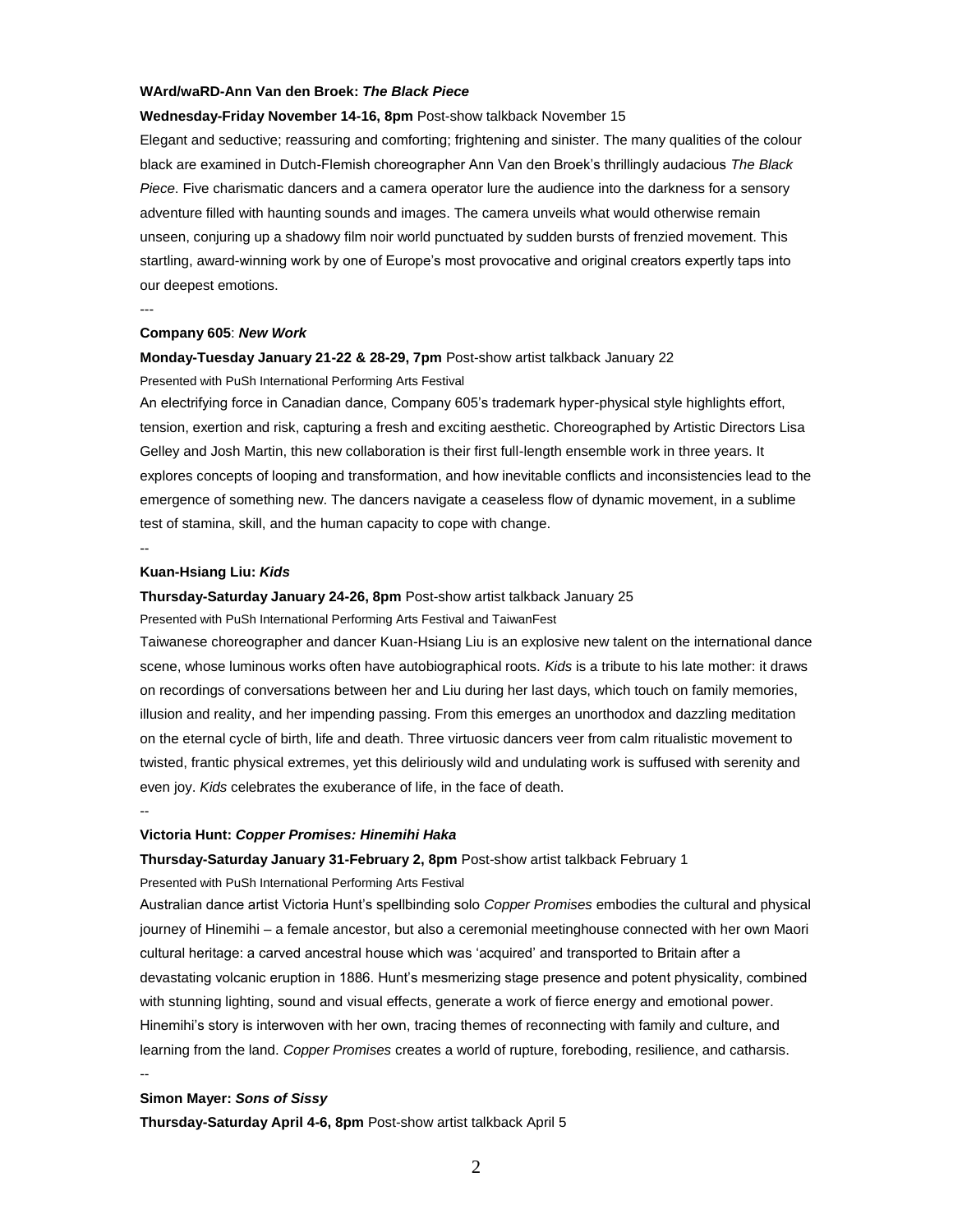*Sons of Sissy* delves into the heart of the Upper Austrian countryside, where traditional folk dances and music reign supreme. These traditions are joyously subverted when four versatile performers/musicians reformulate Alpine dances to liberate themselves from convention. Defying categorization and pigeonholing, the Sons of Sissy live up to their name as they conduct themselves as part weird folk music quartet, part experimentally playful ritual dance combo, using humour to radically disrupt hackneyed male role models. An accomplished choreographer, dancer and musician, Mayer offers an irreverent, affectionate take on his heritage, while demonstrating impeccable timing, bodily control, and musicality.

--

# **Davida Monk:** *Ashes for Beauty*

# **Thursday-Saturday May 23-25, 8pm** Post-show artist talkback May 24

Presented in partnership with M-Body

Calgary-based Davida Monk has been an influential figure on the Canadian dance scene for over three decades. A prolific choreographer, performer, teacher and mentor, her rich repertoire of works finds inspiration in myth and literature, as well as the natural environment. This program celebrates her achievements with three pieces. Her evocative *Ashes for Beauty*, specially remounted for seven Vancouver dancers, explores ideas of metamorphosis and transformation. Monk dances a new solo created for her by Alberta choreographer Helen Husak; and Paras Terezakis of Kinesis Dance somatheatro premieres a duet performed by Monk and Arash Khakpour, based on the classical Greek tragedy *Antigone*. --

**Global Dance Connections tickets** Subscription packages available/single tickets from \$33 from TicketsTonight.ca/604.684.2787.

# **Discover Dance! series**

#### **Thai Dance Company**

## **Thursday September 20, 12 noon**

Discover the elegance, beauty and precision of Thai dance. Originating in the Royal Court of Old Siam, this exquisitely detailed form has a strong sacred element, and many dances are performed during ceremonial events. Artistic Director Megara Solloway teams up with renowned Ottawa-based Thai classical dancer and choreographer Kai Whitcomb to present a selection of dances, in homage to their spiritual and cultural traditions.

## **Company 605**

## **Thursday October 4, 12 noon**

Company 605 fuses contemporary and urban styles to make athletic, physically demanding works that test the limits of their virtuosic performers. This presentation offers a sneak peek at their hotly-anticipated new ensemble work, plus an excerpt from *Albatross*, a powerful duet created in collaboration with Brussels-based choreographer German Jauregui, which drives the dancers through an intense and hypnotic cycle of continuous motion and perpetual contact.

#### **Dancers of Damelahamid**

## **Thursday November 22, 12 noon**

Dancers of Damelahamid is an Indigenous dance company from the Northwest Coast of BC, with a rich history of masked dance which inspires compelling performances. Through dramatic dance, captivating

3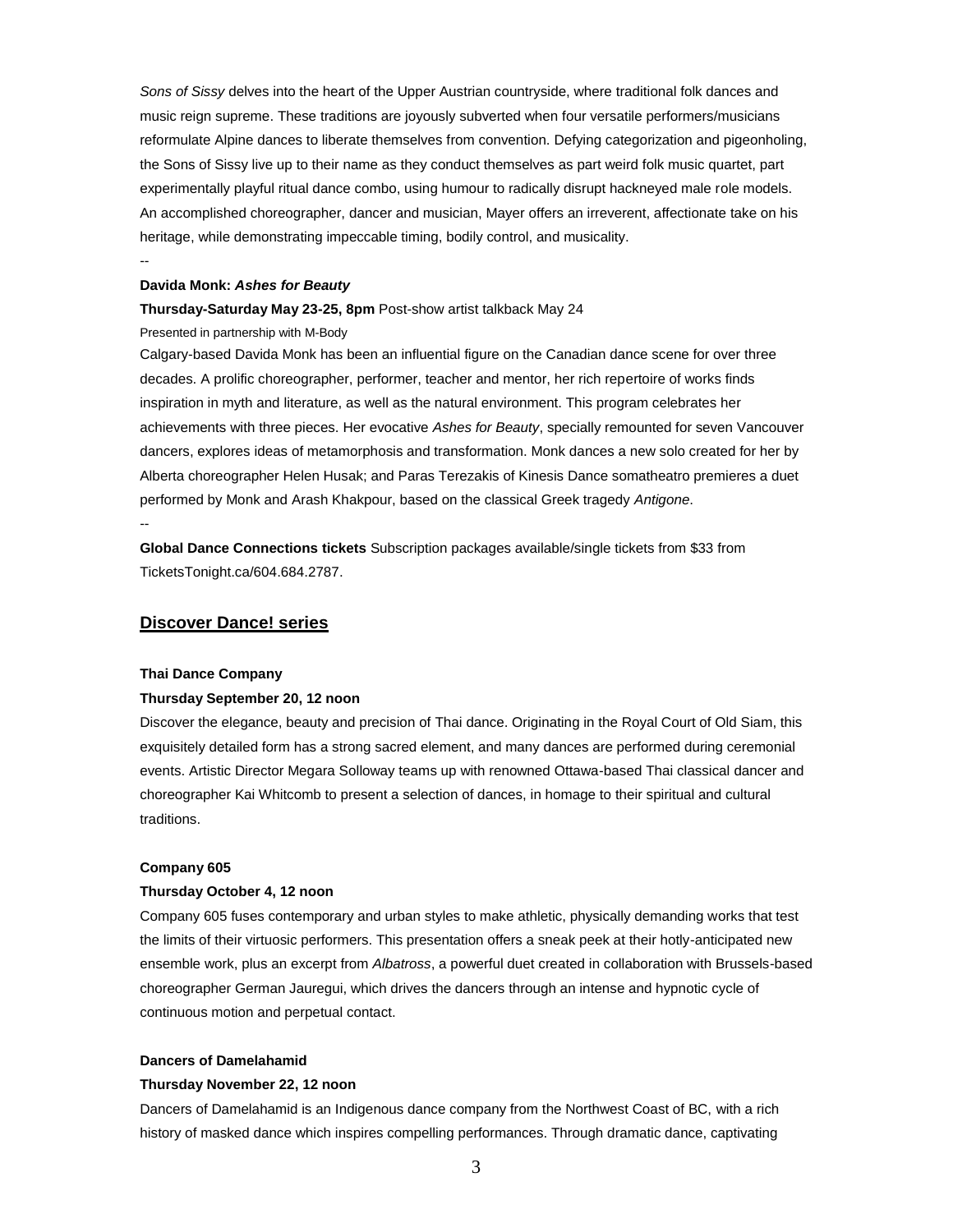narrative, intricately carved masks, and elaborate regalia, Spirit and Tradition shares the treasures of the company's heritage, and bridges the ancient with a living tradition.

#### **South Asian Arts**

#### **Thursday March 14, 12 noon + 6pm**

Originally a Punjabi folk dance celebrating the harvest, bhangra has become a global phenomenon in recent years, both in its traditional form and as a fusion with genres such as hip hop, house, and reggae. In this explosive performance, leading exponents South Asian Arts will showcase bhangra's exuberant energy, and its deep connections to music and rhythm.

# **Ballet BC**

#### **Thursday April 18, 12 noon**

Bold and innovative, Ballet BC has developed a distinctive and highly acclaimed style, presenting a varied repertoire of contemporary ballets by Canadian and international choreographers which combine the rigour of classical technique with a cutting-edge approach. Introduced by Artistic Director Emily Molnar, the company's superb dancers will perform excerpts from the current repertoire.

#### **Jacky Essombe**

#### **Thursday May 16, 12 noon + 6pm**

Cameroon-born Jacky Essombe is known for her inspiring teaching and exhilarating performances that express the cultural traditions and healing rhythms of West and Central Africa. This interactive presentation features high-energy dances, live drumming, and singing that is steeped in the poetic imagery and wisdom of her ancestors, creating an experience to excite the eyes, engage the spirit and refresh the soul.

**Discover Dance! tickets** Noon hour shows: Subscription package available, single tickets \$15/\$13. 6pm shows: single tickets \$22/\$18, from TicketsTonight.ca/ 604.684.2787.

#### **Events**

#### **The 17 th annual Scotiabank Dance Centre Open House**

#### **Saturday September 15**

A day of free open classes, workshops, studio showings and events featuring a host of different dance styles, at Canada's flagship dance facility. Full schedule of events to be announced.

#### **Katie Duck:** *CAGE*

#### **Friday September 28, 7pm**

A pioneer on the international improvisation scene, Katie Duck has inspired generations of performers through her innovative work with dance, text and sound. *CAGE* is a trenchant feminist analysis of the human condition and the oppression of modern life, which Duck stages in different locations around the world in collaboration with local musicians and performers. For the Vancouver edition, she is joined by musicians Ben Brown, James Meger and Roxanne Nesbitt.

Tickets \$30/\$24 students, seniors from TicketsTonight.ca/604.684.2787.

----

----

## **Julianne Chapple:** *Suffix*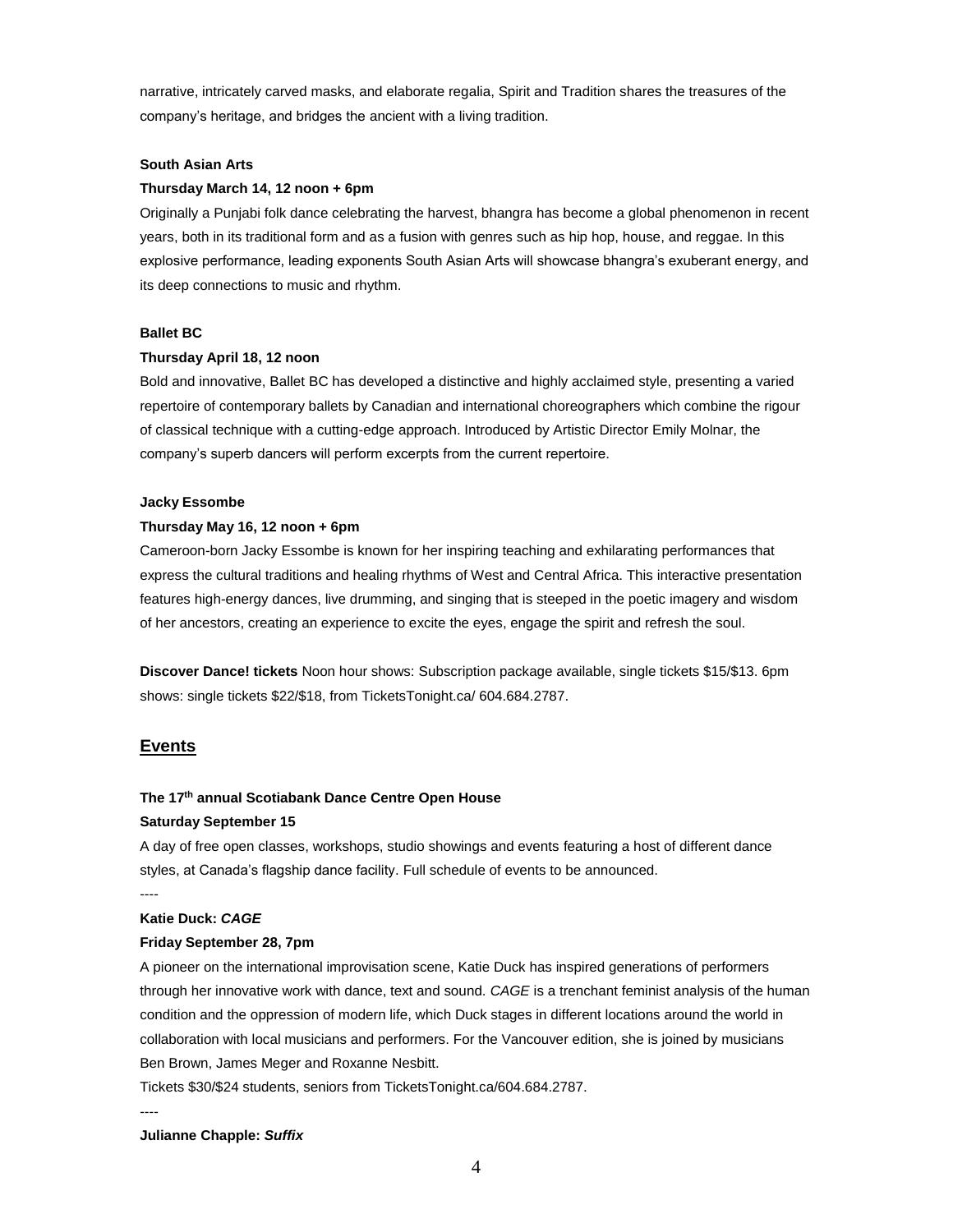#### **Friday-Saturday October 26-27, 7pm + 9pm**

Presented through the Iris Garland Emerging Choreographer Award

Julianne Chapple's strikingly original work interweaves movement, sound, lighting and film, probing the edges of the body's mobility to the point of abstraction, and creating surreal imagery. Her first full-length ensemble work, Suffix is an immersive performance combining dance, sculptures and video to explore the physical and spiritual effects of our rapidly changing technological landscape, and touching on our deepseated urges towards self-enhancement and immortality.

Tickets \$26/\$22 from TicketsTonight.ca/604.684.2787.

# **---**

# **International Dance Day**

#### **Monday April 29**

Initiated in 1982 by UNESCO, International Dance Day is marked annually on April 29 across Canada and around the world. Each year The Dance Centre presents a program of events celebrating the vitality and diversity of dance in Vancouver. Full program of events to be announced.

# --- **12 Minutes Max**

# **Friday May 31, 7pm**

The 12 Minutes Max series supports the development of innovative new works lasting twelve minutes or less. Three times per season a rotating panel of guest curators will select up to four artists who will develop their works in the studio, followed by public studio showings. Artists and showing dates will be announced throughout the year. A selection of the works will be presented in performance on May 31, 2019. Tickets go on sale spring 2019.

 $\overline{\phantom{a}}$ 

#### **O.Dela Arts/Olivia C. Davies**

Contemporary dance artist Olivia C. Davies has established a multifaceted practice which honours her Métis-Anishnawbe heritage, and is grounded in feminism, social justice, and our relationship to the land and our environment. As part of a major Dance Centre residency this season, she will curate a program of public events including:

CoexisDance (December 2018), a performance series of improvised duets for dancers and musicians; Home: Our Way (April-May 2019), women's creative writing and dance workshops exploring the idea of Home in the body;

Matriarchs Uprising (June 2019) a weekend of performances, events and circle conversations focusing on women in the arts and highlighting work by contemporary female and 2-spirited artists. Full details to be announced.

## **Residencies and Projects**

**2018-2019 Artists-in-Residence** Company 605 Dancers of Damelahamid Joe Ink O.Dela Arts/Olivia C. Davies The Biting School **2018-2019 DanceLab choreographers**